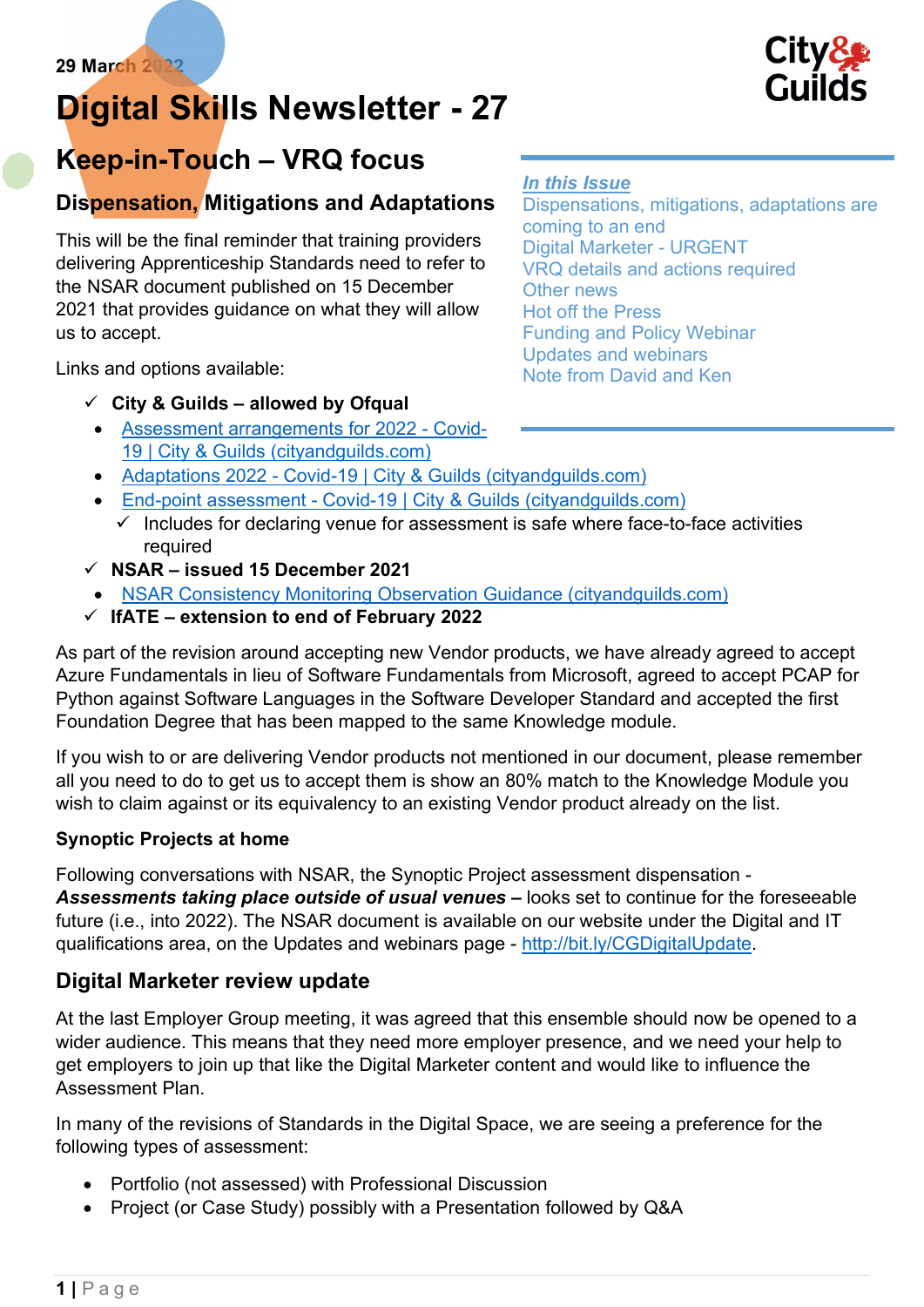**City** 

Part of the review was driven to remove the on-programme multiple-choice qualifications, which we know both you and your apprentices are not keen on. One employer body is suggesting that one (or more) of these be moved to the EPA. We think this is not appropriate in this field and other methods (the above included) would be better suited to have apprentices demonstrate their knowledge.

However, IfATE and the Group will not be swayed by providers or EPAOs and that is why we need your help to find employers to help with determining what they see as efficient, effective, and robust assessment for the new product.

In addition, they would also be able to influence the naming of the new product and ensure that it continues to attract apprentices in the same way the Digital Marketer product has to date.

The deadline for the final submission that would include the Standard, Assessment Plan and quotes for the training and EPA need to be submitted to IfATE during September 2022.

## VRQ qualifications published

#### IT Professional Systems and Principles / System Support - update

7540 Level 2 and 3, 7630 Level 4 and 4520 Level 2 to 4 are now available with all the new units we promised and a clean up to remove the old named vendor and languages units. As part of this process, we have also created a document that shows the range of programmes you could deliver now use the existing and new units that range from:

The document will be published to our website once we determine whether this should sit on our qualification pages on Updates and Webinar page.

If you are already delivering these qualifications then there is no action required on your part, you can continue to deliver your current programmes (please check units) and now take advantage of the additional units. If you do not deliver the products currently you will need to complete the qualification approval in Walled Garden.

#### 7540-12 Level 2 Systems & Principles / System Support – new units

| $\blacksquare$<br>٠<br>٠<br>٠<br>٠<br>٠<br>٠<br>٠ | Level 2 Creating an object-oriented<br>computer program<br>Level 2 Creating an event driven<br>computer program<br>Level 2 Creating a procedural computer<br>program<br>Level 3 Principles of Information<br>Governance and Assurance<br>Level 3 Testing the security of<br><b>Information Systems</b><br>Level 3 Carrying out Information Security<br><b>Risk Assessment</b><br>Level 3 Investigating Information Security<br><i>incidents</i><br>Level 3 Carrying out Information Security<br>Incident Management activities | п<br>п<br>п<br>п<br>п<br>п<br>п<br>п | Level 3 Carrying out Information Security<br>audits<br>Level 3 System Operation<br>Level 3 System Management<br>Level 3 User Profile Administration<br>Level 3 Principles of secure system<br>development<br>Level 3 Principles of Information Security<br>testing<br>Level 3 Principles of ICT system and data<br>security<br>Level 3 Data Modelling |
|---------------------------------------------------|--------------------------------------------------------------------------------------------------------------------------------------------------------------------------------------------------------------------------------------------------------------------------------------------------------------------------------------------------------------------------------------------------------------------------------------------------------------------------------------------------------------------------------|--------------------------------------|-------------------------------------------------------------------------------------------------------------------------------------------------------------------------------------------------------------------------------------------------------------------------------------------------------------------------------------------------------|
| ٠                                                 | Level 3 Carrying out Information Security<br>forensic examinations                                                                                                                                                                                                                                                                                                                                                                                                                                                             |                                      |                                                                                                                                                                                                                                                                                                                                                       |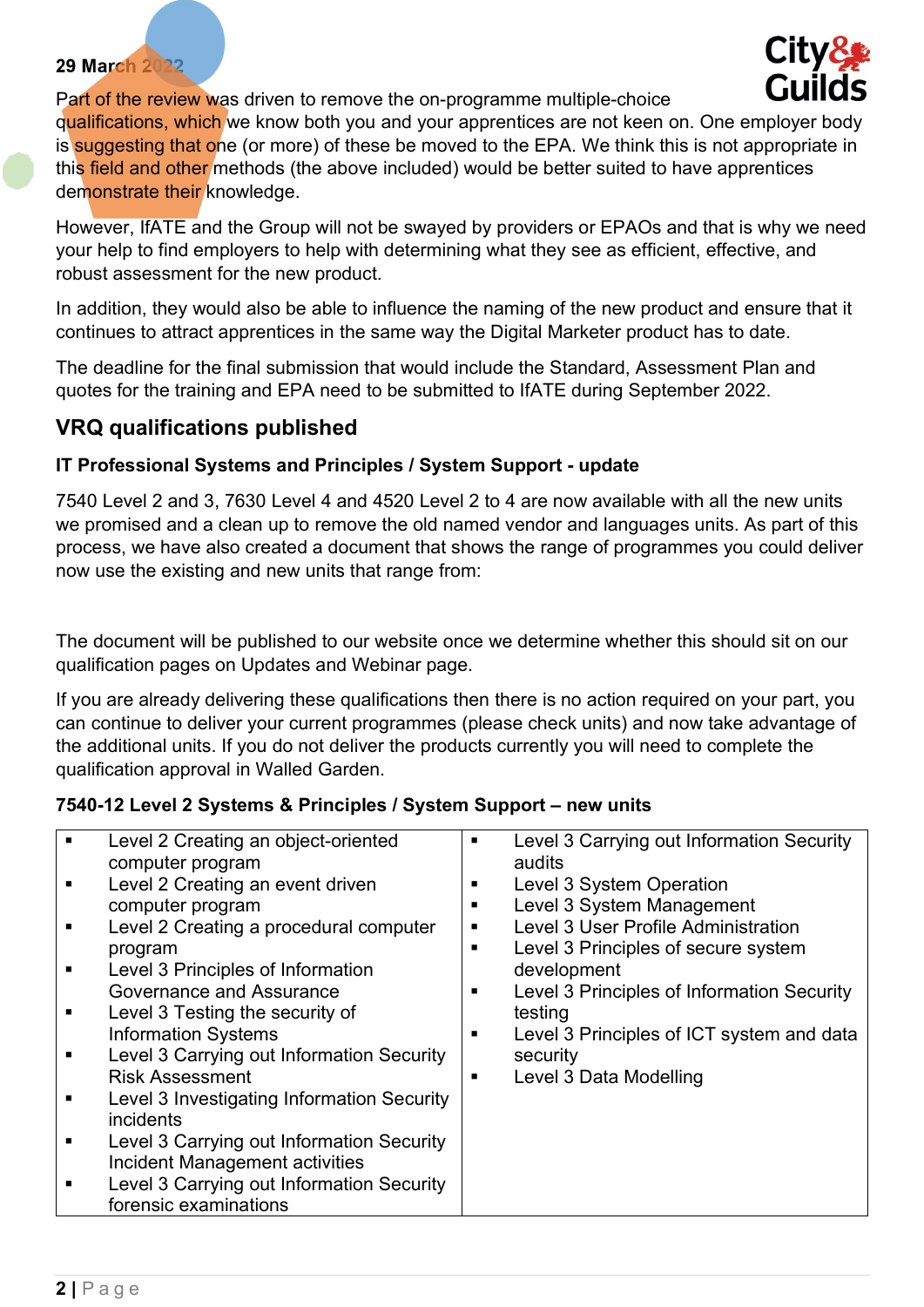

## 7540-13 Level 3 Systems & Principles / System Support – new units

| $\blacksquare$ | Level 2 Creating an object-oriented              | п              | Level 4 Carrying out electronic forensic     |
|----------------|--------------------------------------------------|----------------|----------------------------------------------|
|                | computer program                                 |                | examinations                                 |
| ٠              | Level 3 Multimedia Software                      | п              | Level 4 Carrying out Information Security    |
| п              | Level 1 Practical fundamentals of ICT            |                | audits                                       |
| ٠              | Level 2 Creating an object-oriented              | п              | Level 4 Carrying out Information Security    |
|                | computer program                                 |                | forensic examinations                        |
| п              | Level 2 Creating an event driven                 | ٠              | Level 4 Carrying out information security    |
|                | computer program                                 |                | incident management activities               |
| п              | Level 2 Creating a procedural computer           | Е              | Level 4 Carrying out Information Security    |
|                | program                                          |                | <b>Risk Assessment</b>                       |
| п              | <b>Level 2 User Profile Administration</b>       | П              | Level 4 Carrying out Information Security    |
| п              | Level 2 System Management                        |                | <b>Risk Management</b>                       |
| п              | Level 2 ICT System Operation                     | ٠              | Level 4 Designing and developing event-      |
| ٠              | Level 3 Principles of Information                |                | driven computer programs                     |
|                | Governance and Assurance                         | ٠              | Level 4 Designing and developing object-     |
| п              | Level 3 Testing the security of                  |                | oriented computer programs                   |
|                | <b>Information Systems</b>                       | п              | Level 4 Designing and developing             |
| Е              | Level 3 Carrying out Information Security        |                | procedural computer programs                 |
|                | <b>Risk Assessment</b>                           | п              | Level 4 Human Computer Interaction           |
| п              | Level 3 Investigating Information Security       | п              | Level 4 Investigating and Defining           |
|                | incidents                                        |                | <b>Customer Requirements for ICT Systems</b> |
| п              | Level 3 Carrying out Information Security        | п              | Level 4 Investigating Information Security   |
|                | Incident Management activities                   |                | incidents                                    |
| п              | Level 3 Carrying out Information Security        | п              | Level 4 IT & Telecoms System                 |
|                | forensic examinations                            |                | Management                                   |
| п              | Level 3 Carrying out Information Security        | п              | Level 4 IT & Telecoms System Operation       |
|                | audits                                           | ٠              | Level 4 Testing the security of              |
| Е              | Level 3 System Operation                         |                | <b>Information Systems</b>                   |
| ٠              | Level 3 System Management                        | п              | Level 4 Website design                       |
| п              | Level 3 User Profile Administration              | п              | Level 4 Website management                   |
| ٠              | Level 3 Principles of Information Security       |                |                                              |
|                | testing                                          |                |                                              |
| п              | Level 3 Principles of secure system              |                |                                              |
|                | development                                      |                |                                              |
|                |                                                  |                |                                              |
|                | Level 3 Data Modelling                           |                |                                              |
|                | 7630-04 Level 4 Systems & Principles - new units |                |                                              |
| ٠              | Level 3 Principles of Information                | $\blacksquare$ | Level 4 Carrying out information security    |
|                | <b>Governance and Assurance</b>                  |                | incident management activities               |
| п              | Level 3 Testing the security of                  | п              | Level 4 Carrying out electronic forensic     |
|                | <b>Information Systems</b>                       |                | examinations                                 |
| п              | Level 3 Carrying out Information Security        | ٠              | Level 4 Carrying out Information Security    |
|                | <b>Risk Assessment</b>                           |                | audits                                       |
| п              | Level 3 Investigating Information Security       | п              | Level 4 Carrying out Information Security    |
|                | incidents                                        |                | forensic examinations                        |
| ٠              | Level 3 Carrying out Information Security        | п              | Level 4 Carrying out information security    |
|                | Incident Management activities                   |                | incident management activities               |
| п              | Level 3 Carrying out Information Security        | п              | Level 4 Carrying out Information Security    |
|                | forensic examinations                            |                | <b>Risk Assessment</b>                       |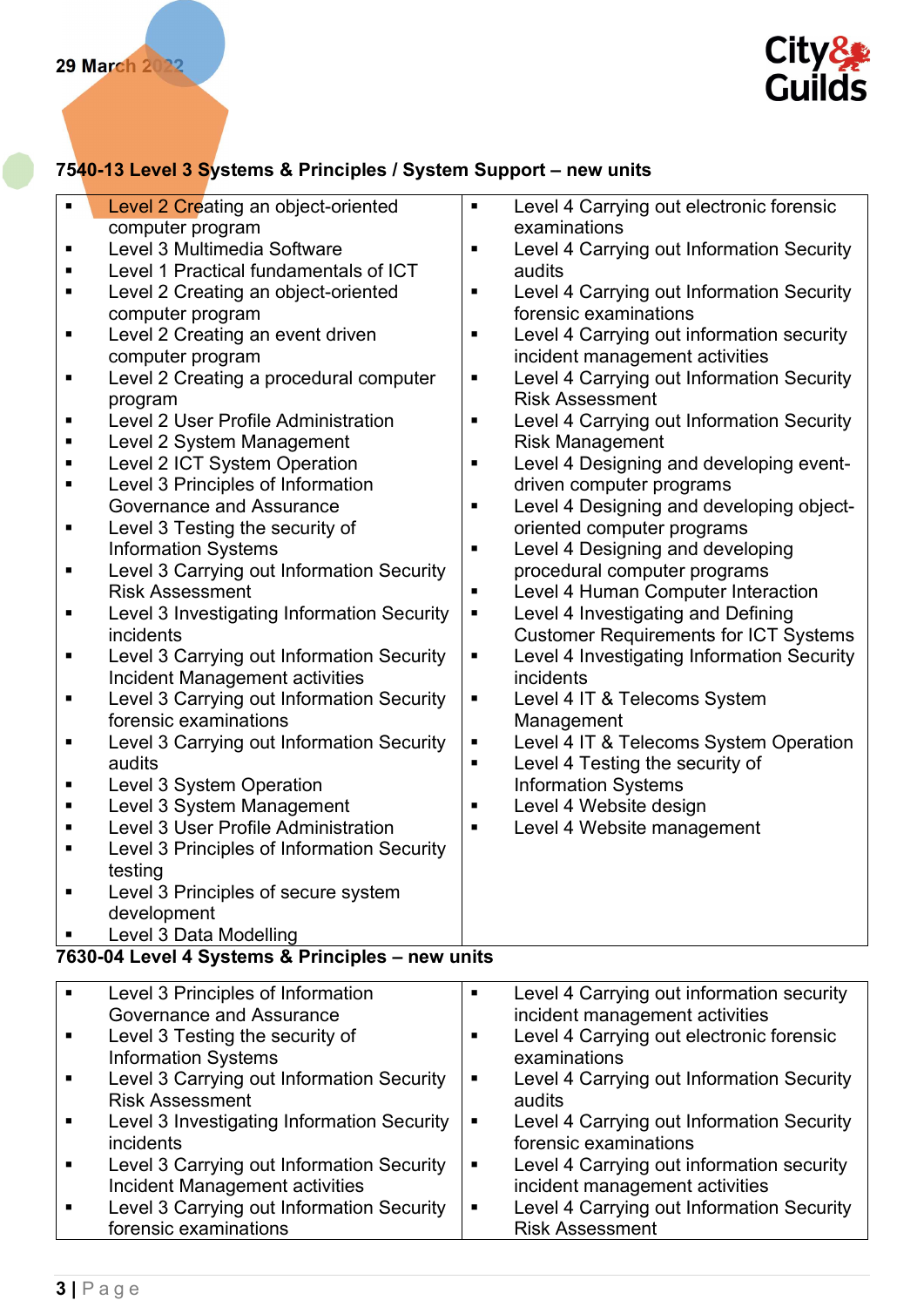#### 7630-04 Level 4 Systems & Principles – new units (continued)



| ٠ | Level 3 Carrying out Information Security<br>audits<br><b>Level 3 System Operation</b><br><b>Level 3 System Management</b><br><b>Level 3 User Profile Administration</b><br>Level 3 Network Management and<br>Security<br>Level 3 Advanced data representation<br>and manipulation for IT<br>Level 3 Principles of Information Security<br>testing | п<br>п<br>п<br>п<br>п<br>п | Level 4 Carrying out Information Security<br><b>Risk Management</b><br>Level 4 Designing and developing event-<br>driven computer programs<br>Level 4 Designing and developing object-<br>oriented computer programs<br>Level 4 Designing and developing<br>procedural computer programs<br>Level 4 Investigating and Defining<br><b>Customer Requirements for ICT Systems</b><br>Level 4 Investigating Information Security |
|---|----------------------------------------------------------------------------------------------------------------------------------------------------------------------------------------------------------------------------------------------------------------------------------------------------------------------------------------------------|----------------------------|------------------------------------------------------------------------------------------------------------------------------------------------------------------------------------------------------------------------------------------------------------------------------------------------------------------------------------------------------------------------------------------------------------------------------|
|   | development<br>Level 3 Investigating and defining<br>customer requirements for ICT systems                                                                                                                                                                                                                                                         | п<br>п                     | Level 4 IT & Telecoms System<br>Management<br>Level 4 IT & Telecoms System Operation                                                                                                                                                                                                                                                                                                                                         |
|   | Level 3 Data Modelling                                                                                                                                                                                                                                                                                                                             | п                          | Level 4 Testing the security of                                                                                                                                                                                                                                                                                                                                                                                              |
|   | Level 3 Design and Plan for an Internal                                                                                                                                                                                                                                                                                                            |                            | <b>Information Systems</b>                                                                                                                                                                                                                                                                                                                                                                                                   |
|   | <b>Network Cabling Infrastructure</b>                                                                                                                                                                                                                                                                                                              |                            |                                                                                                                                                                                                                                                                                                                                                                                                                              |
|   | Level 3 Design and Maintain ICT                                                                                                                                                                                                                                                                                                                    |                            |                                                                                                                                                                                                                                                                                                                                                                                                                              |
|   | <b>Networks Software Components</b>                                                                                                                                                                                                                                                                                                                |                            |                                                                                                                                                                                                                                                                                                                                                                                                                              |
|   |                                                                                                                                                                                                                                                                                                                                                    |                            |                                                                                                                                                                                                                                                                                                                                                                                                                              |

These units have also been included in 4520-01 to -04 as appropriate, allowing the use of the full range of new content where required.

#### IT qualifications in Wales – Apprenticeship changes

Training providers working in Wales will be aware that there have been several apprenticeship frameworks published that are more role specific and this will mean some changes for the market going forward. We have been told that the IT, Software, Web and Telecoms framework is likely to close this September and at some point, so will the IT User framework, the latter not being seen as a job role and the drive being the Digital Application Support framework.

In response to this, City & Guild has provided a list of qualifications that it would like to put into the role specific apprenticeship frameworks which have appropriate units to use for each. This is a short-term action, and the medium term will see us create specific certification routes within these products to meet the job role of the framework. While Wales has led in the use of qualifications in this way, this last piece of work aligns with what is now expected in England to create Occupational-entry Technical Qualifications (OTQs) that align to Level 3 Apprenticeship Standards.

#### Qualification re-alignment requested

| <b>Apprenticeship Framework</b>      | <b>Qualification (s)</b>                            |
|--------------------------------------|-----------------------------------------------------|
| <b>Digital Application Support</b>   | 7574 Diploma in IT Use Skills (Level 2 and Level 3) |
| Data Analytics                       | 7630-04 and/or 4520-04 (suggested Level 3 Option)   |
| <b>Digital Telecommunications</b>    | 7540-13 and 7630-04(suggested Level 2 Option)       |
| IT Infrastructure                    | 7540-13 and 7630-04 (suggested Level 2 Option)      |
| <b>Information Security</b>          | 7540-13 and 4520-03 / 7630-04 and 4520-04           |
| IT Solutions Development and Support | 7540-13 and 7630-04 (suggested Level 2 Option)      |
| <b>Digital Content Management</b>    | 7513-30 and 7513-40                                 |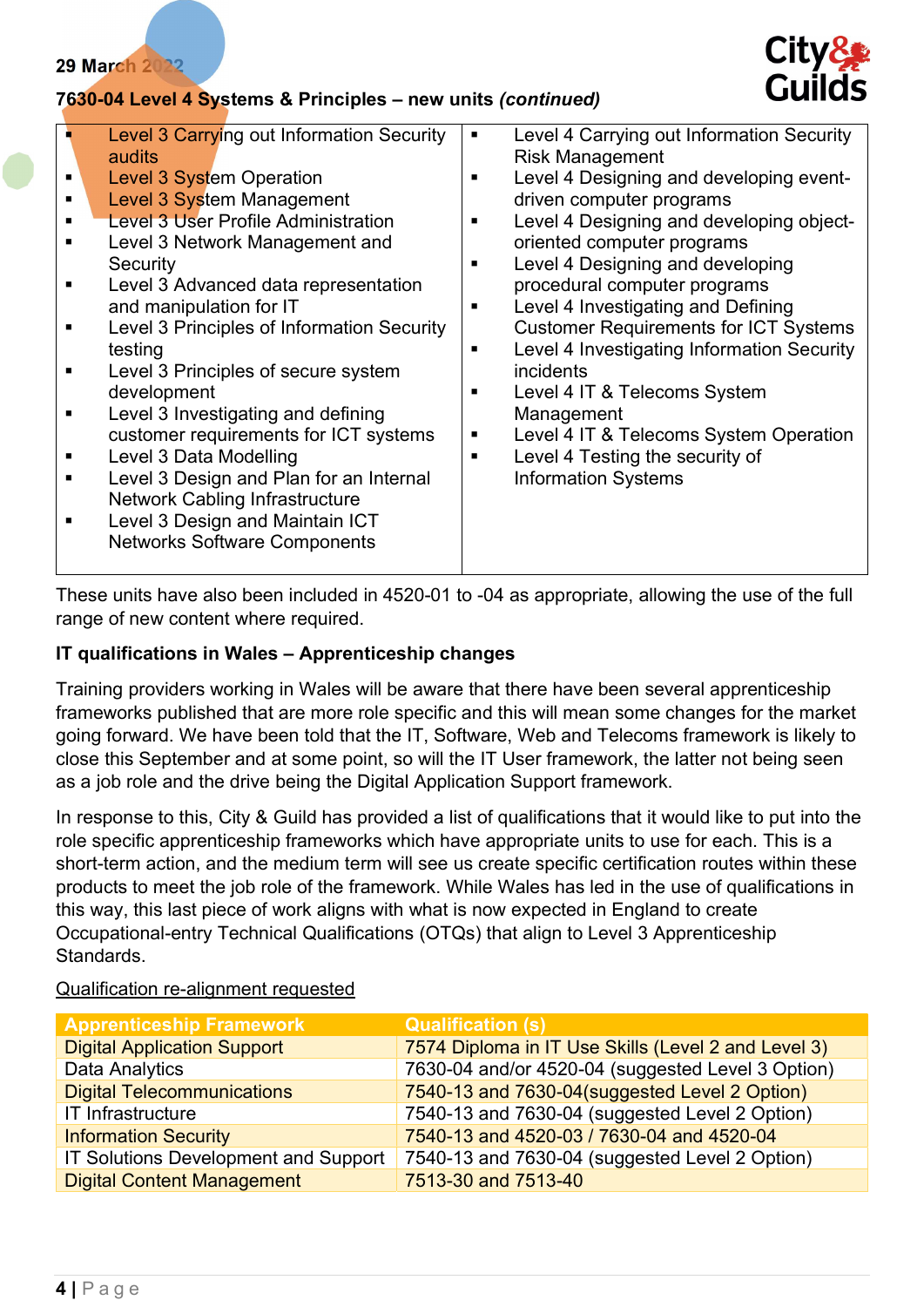

#### 3668-02 and 03 Cabling Communications qualifications

The new versions of the Cabling Communications qualifications have also been published and in both cases will be recognised for ECS cards – at different levels. We have been asked for several years for a full progression to a Level 3 product that provides greater breadth and depth for those who are looking to be professional cable communication installers or wish to design systems, and these are the response developed with industry to meet the requirements that employers have told us are needed for the job roles the wish to employ.

The old 3667-03 will remain, as this covers just Design and Planning of cabling and is still appropriate for those wishing to focus on this alone.

| 3668-02                                       |                                                   | 3668-03 Level 3                              |                                                             |
|-----------------------------------------------|---------------------------------------------------|----------------------------------------------|-------------------------------------------------------------|
| <b>Level 2 Award in Cabling Communication</b> |                                                   | <b>Certificate in Communications Cabling</b> |                                                             |
|                                               | 1 Mandatory unit plus 1 Optional unit             |                                              | 2 Mandatory units plus 1 Option unit                        |
| 201                                           | Principles of communications cabling<br>(M)       | 301                                          | Safe working practices and behaviours<br>(M)                |
| 202                                           | Fibre optic cabling (O)                           | 302                                          | Telecoms' fundamentals (M)                                  |
| 203                                           | Structured cabling and enterprise<br>networks (O) | 303                                          | Fibre optic cabling $(O)$                                   |
| 204                                           | Air blown fibre (O)                               | 304                                          | Air blown fibre technologies (O)                            |
|                                               |                                                   | 305                                          | Passive optical networks (O)                                |
|                                               |                                                   | 306                                          | Structured cabling and enterprise<br>networks (O)           |
|                                               |                                                   | 307                                          | Fibre fault finding and diagnostics (O)                     |
|                                               |                                                   | 308                                          | Copper fault finding and diagnostics (O)                    |
|                                               |                                                   | 309                                          | Design and planning external enterprise<br>networks (O)     |
|                                               |                                                   | 310                                          | 310 Design and planning internal<br>enterprise networks (O) |
|                                               |                                                   | 311                                          | Wireless and cellular (O)                                   |

For those providers already offering 3667-02, you will be automatically approved to deliver both new qualifications. If you are interested in delivering these products, please refer to the handbooks and the equipment required to ensure you can provide the learning and experience expected.

## Supporting learning and EPA

#### Digital Marketing Institute

We have been discussing with the Digital Marketing Institute on whether they could offer their services and materials to support apprentices on the current Digital Marketer and its replacement (they are part of the Employer Group review board). The idea would be to give apprentices access to learning material that they can view at any time, as well as mini-Ted like talks and such from industry specialist culminating with the apprentice being recognised for meeting the Associate status of DMI (small cost) on successful achievement of their EPA.

We hope to have DMI at one of our KiT webinars in the coming months.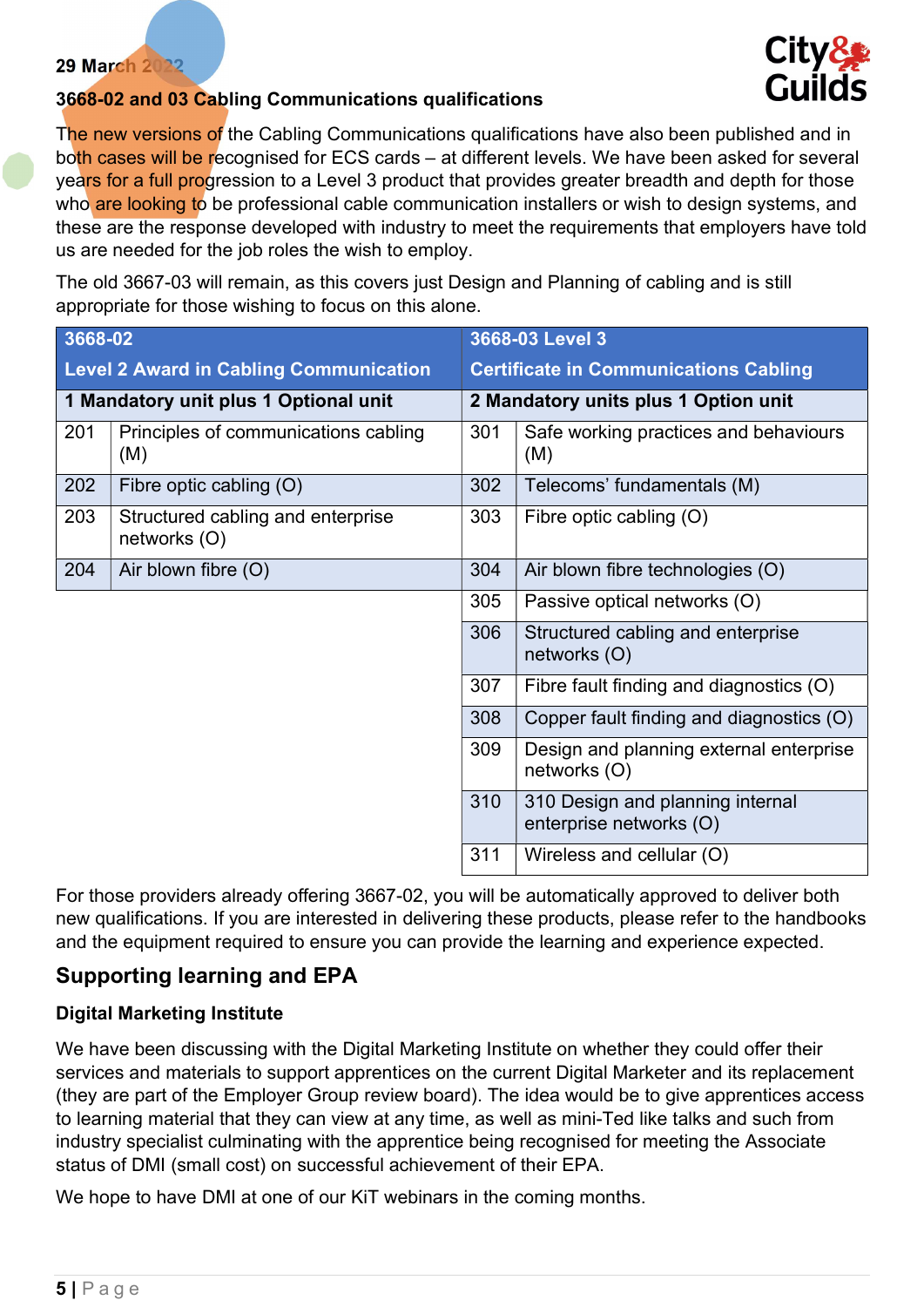



We have looked at the recent LIEPA reports and some of the comments we are seeing internally from our IEPAs. In the main we are seeing some really good work coming through – currently running at 98% Pass – which shows that you are doing a good job out there, but some bad habits are creeping back or have yet to be fully ironed out. Here is a selection that we presented and urge you to speak with us if you are unsure about anything to do with EPA.

**Portfolios** 

| Knowledge<br><b>Certificates</b>                              | We have always said these are not sufficient evidence on their own<br>for the TKUs of a Standard. This is the result of an exam on one day<br>and does not show how the knowledge has been used.                                                                                                                                                                                                                                                         |
|---------------------------------------------------------------|----------------------------------------------------------------------------------------------------------------------------------------------------------------------------------------------------------------------------------------------------------------------------------------------------------------------------------------------------------------------------------------------------------------------------------------------------------|
|                                                               | The result is that some of the apprentices find it hard to answer<br>questions when asked about the use of the knowledge and there<br>needs to be some explanation of what they have used it for or how<br>they have used.                                                                                                                                                                                                                               |
|                                                               | We are not looking for a regurgitation of the curriculum learned, but<br>how what they have learned informs their decisions or actions. One<br>centre has had their apprentices put in the certificates, given a brief<br>precis of learning and then how they have used that within their job<br>role. Either way will work, but your apprentice and you cannot just<br>rely on that bit of paper.                                                      |
| One piece of evidence<br>for each TC, TKU and<br><b>USABs</b> | Where this approach has been used, the evidence does not fully<br>display how the apprentice has applied the skills and knowledge<br>developed during their apprenticeship. No linking between the tasks<br>to demonstrate how the tasks were conducted from start to finish.                                                                                                                                                                            |
|                                                               | Remember it is about their story, it is why we recommend the STARR<br>approach to putting the evidence together and say to you "get<br>evidence from the work-place and then map it to the Outcomes". It<br>will flow more naturally, and you will find you have to spend less of<br>your time trying to get them to generate specific evidence.                                                                                                         |
| <b>General errors</b>                                         | There has been a tendency to focus on evidencing TCs, but not the<br>TKU criteria. The Assessment Plan (not a City & Guilds dictat) state<br>very clearly that ALL Outcomes must be addressed in the Portfolio. It<br>is not about writing loads, it's about making sure there is something in<br>there, no matter how small or slight, for the Outcomes that can then<br>be picked up during review and expanded on, if necessary, in the<br>Interview. |
|                                                               | We do not mind video or audio evidence, but it needs to be<br>accessible, and you are better off submitting an MP3 or MP4 file<br>rather than what we are seeing, which is                                                                                                                                                                                                                                                                               |
|                                                               | submitting externally hosted evidence (e.g., Google Sites) for<br>assessment<br>apprentices including links to YouTube or Google Drive videos.                                                                                                                                                                                                                                                                                                           |
|                                                               | Competences (Skills) must be addressed in some part within the<br>evidence submitted, i.e., employer reference, portfolio, and synoptic<br>project, for the IEPA to explore further in the $PD$ – we need to be able<br>to see the skill used rather than just described                                                                                                                                                                                 |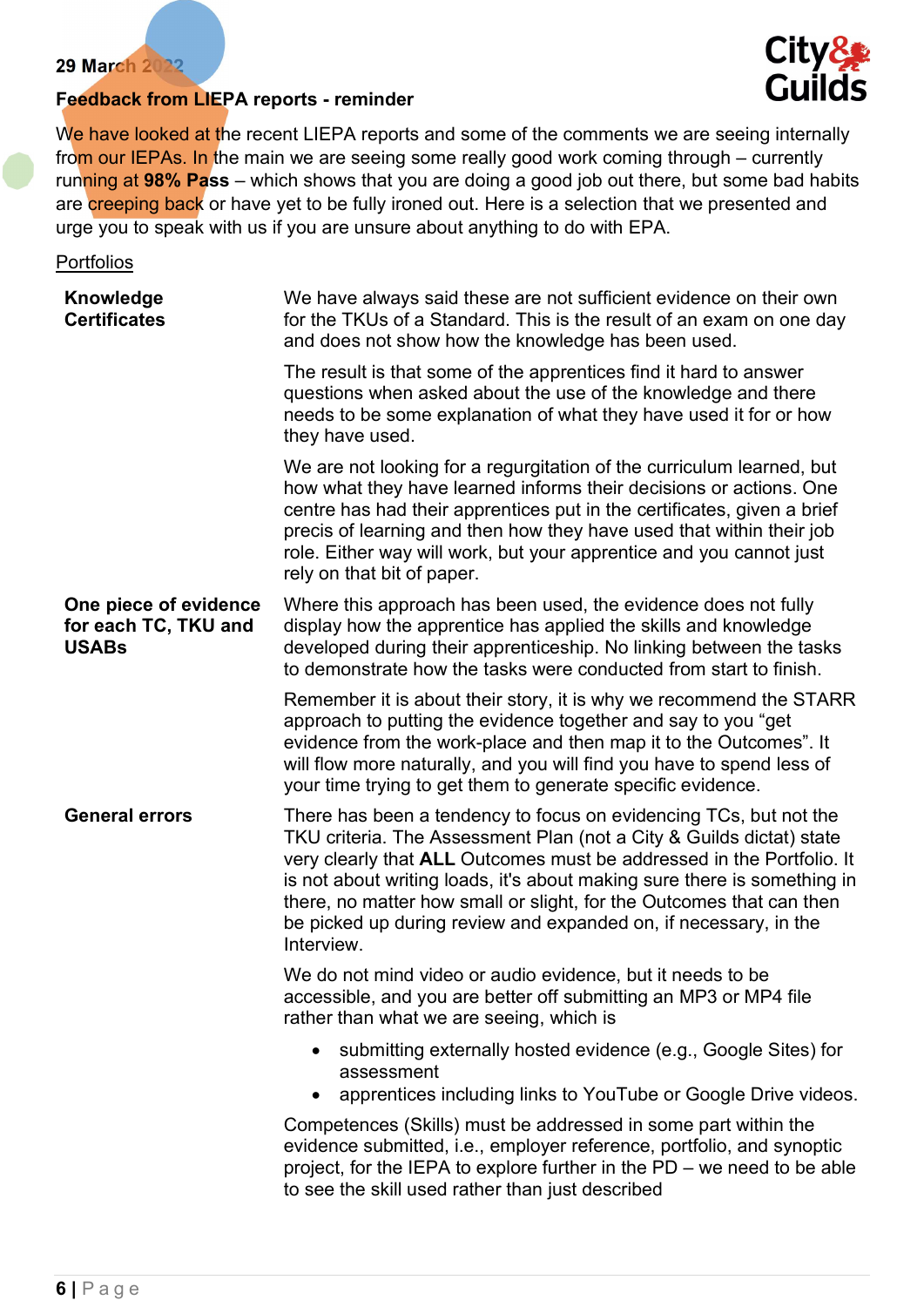#### Employer Reference



Your employers are missing the opportunity to provide to evidence of the apprentice working in a manner that meets the requirements of the USAB criteria, which cannot always be shown or seen in the portfolios.

Look to get your employers to provide some specific details of apprentice tasks undertaken and comment on how critical the tasks are or the complexity of the tasks, his helps with the types of questions the apprentice will get and can show the competence toward higher grades.

#### Virtual Assessment Service

We have had quite a few providers using Packet Tracer to undertake the Synoptic Projects; however, the apprentices still need to include their planning documentation. As this shows them demonstrating their understanding of the underpinning concepts and meets the given task on planning.

#### Bad practice

Please, make sure you are not including any of your feedback to apprentices or that from employers on the evidence you submit. While we will ignore how good you think the apprentice is, it is distracting, and the Assessment Plans do say we should not be accepting material that is marked up.

Of course, you should be giving your apprentices feedback and of course the employer should also. Just make sure the documents you send us are nice and pristine.

#### Links to various external information for apprenticeships

| <b>Area</b>                                          | <b>Links</b>                                                                                                                                                                                        |  |  |
|------------------------------------------------------|-----------------------------------------------------------------------------------------------------------------------------------------------------------------------------------------------------|--|--|
| Coronavirus                                          | https://www.gov.uk/government/publications/coronavirus-covid-19-apprenticeship-programme-<br>response                                                                                               |  |  |
| Coronavirus                                          | https://www.instituteforapprenticeships.org/covid-19-information-regarding-apprenticeships/                                                                                                         |  |  |
| App<br>Redundancy<br>Support                         | https://help.apprenticeships.education.gov.uk/hc/en-gb/articles/360015630040-Redundancy-<br>SupportService-for-Apprentices                                                                          |  |  |
| QAR<br>Achievement<br>Rates                          | https://www.gov.uk/government/publications/qualification-achievement-rates-qar-2020-to-2021                                                                                                         |  |  |
| Apprenticeship/<br>Traineeship<br><b>Latest Data</b> | https://explore-education-statistics.service.gov.uk/find-statistics/apprenticeships-and-<br>traineeships/2020-21                                                                                    |  |  |
| Apprenticeship<br><b>Funding Bands</b>               | https://www.gov.uk/government/publications/apprenticeship-funding-<br>bands?utm_medium=email&utm_campaign=govuk-notifications&utm_source=84ccd136-<br>7a5e-4b36-b402-8809afaef7d0&utm content=daily |  |  |
| Apprenticeship<br><b>Funding Rules</b>               | https://www.gov.uk/guidance/apprenticeship-funding-<br>rules?utm_medium=email&utm_campaign=govuk-notifications&utm_source=b948706d-a63b-<br>4ec0-94db-800ec0744760&utm content=daily                |  |  |
| Ofqual<br>Approach to<br><b>EQA</b>                  | https://www.gov.uk/government/publications/apprenticeship-end-point-assessments-a-guide-<br>for-employers                                                                                           |  |  |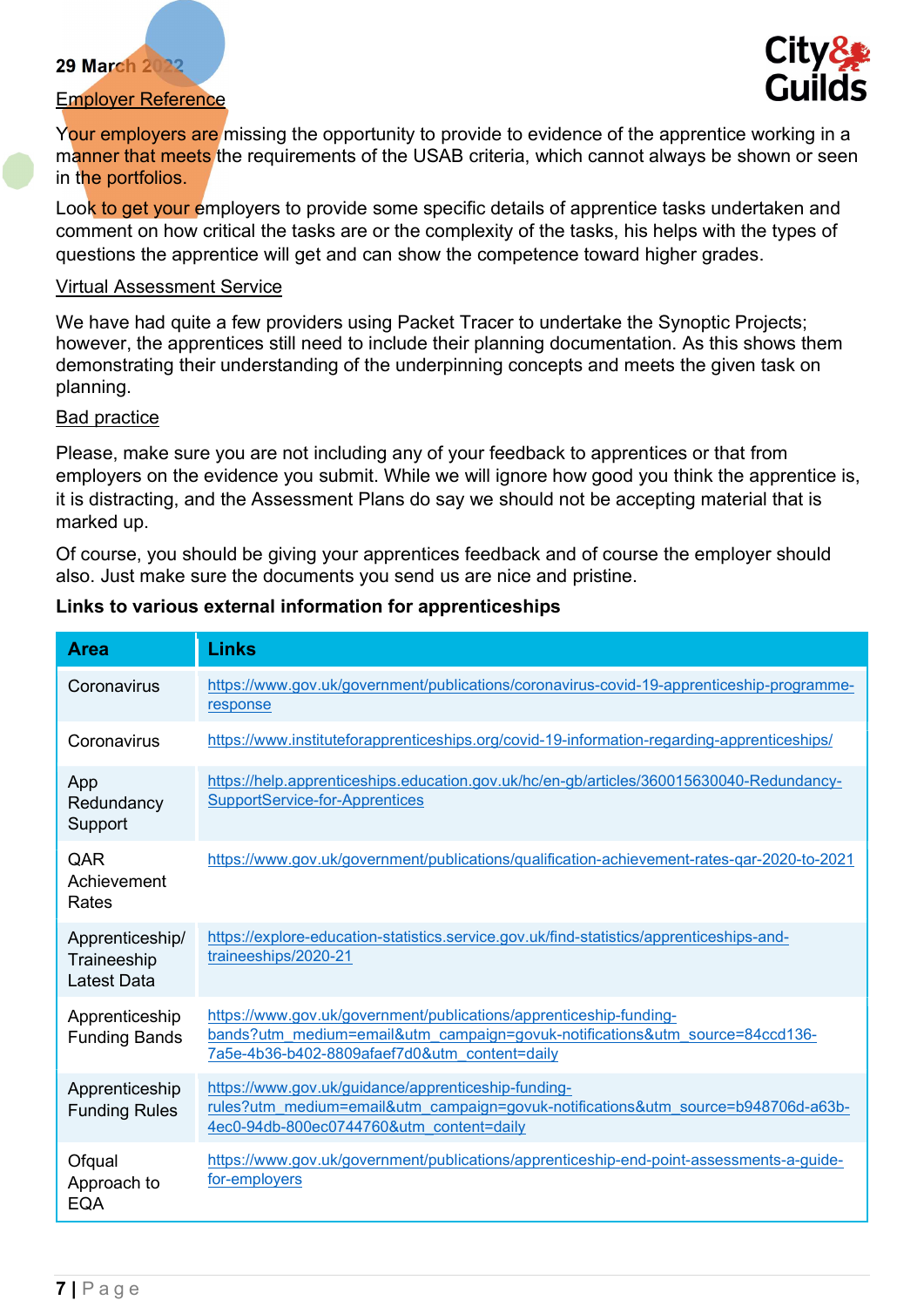#### Other news



#### Adult Education Budget – Ukraine

ESFA have confirmed that all Ukrainian adults and their family members supported through the Ukraine Family Scheme and Ukraine Sponsorship Scheme are immediately eligible for FE 19+ funding and are exempt from the 3-year residency requirement.

They can access funding immediately. This has been confirmed in the recently updated version of the AEB Funding Rules for 2021-22.

- https://www.gov.uk/guidance/apply-for-a-ukraine-family-scheme-visa
- https://www.gov.uk/guidance/apply-for-a-visa-under-the-ukraine-sponsorship-scheme

#### DfE and Level 2 IT User qualifications – Consultation results

The DfE have launched a consultation on the L2 and below qualification offer as part of the skills reforms.

The consultation is seeking views on proposals to reform technical and academic qualifications at level 2 and below. (GCSEs, Functional Skills Qualifications and Essential Digital Skills Qualifications are not included)

Aims to create a streamlined qualifications landscape to ensure that every qualification approved for public funding has a distinct purpose, is high quality, and supports student progression. This will inevitably lead to some qualifications at L2 and below being defunded.

- Consultation Documents https://consult.education.gov.uk/post-16-qualifications-reviewteam/review-of-post-16-qualifications-at-level-2-and-be/
- Consultation Announcement https://www.gov.uk/government/news/post-16-qualificationsboosted-to-help-more-people-to-progress
- $\triangleright$  Alongside the above consultation, the DfE has published the responses summary to their L2 Call for Evidence The Response document can be found https://www.gov.uk/government/consultations/post-16-study-at-level-2-and-below-call-forevidence

## Top 100 Apprenticeship Employers – Competition

Last chance for employers to enter this year's competition is has been extended to 14<sup>th</sup> April at 5pm. Please flag the extension to your provider and employer contacts. This is a great opportunity for employers and their providers to be recognised for great apprenticeship training and opportunity. There are 2 entry options:

- Employers with 250+ employees
- New for 2022, the Top 50 SME Apprenticeship Employers for small and medium-sized employers with 10-249 employees

More details can be found here - https://topapprenticeshipemployers.co.uk/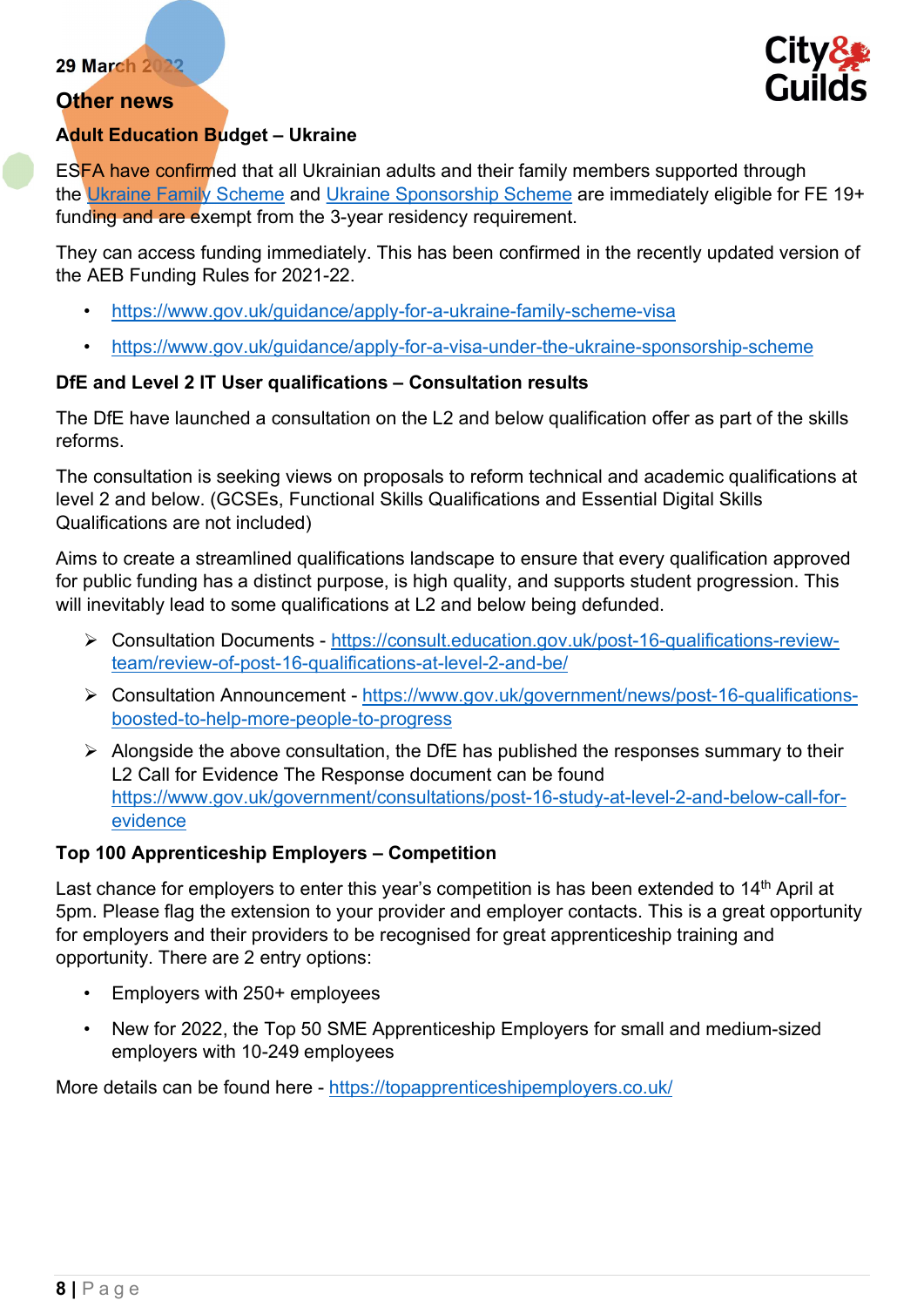

#### National Skills Fund eligibility – Reminder

From 1<sup>st</sup> April 2022 any adult in England who is earning under the National Living Wage or is unemployed, will be able to access NSF Level 3 qualifications for free, regardless of their prior qualification level. This means that if a learner is unemployed, they can take a second Level 3 qualification from the NSF list (see our list on the C&G funded Course Directory (January 2022 updated version attached).

This opens the offer up to many more learners and should be particularly useful for low waged, and while it may a challenge this new flex may help attract more learners.

#### Universal Credit Flexibility – Extension

The Government is expanding the additional training flexibility for Universal Credit claimants until April 2023. Universal Credit claimants in the intensive work search group can attend full-time, work-related training opportunities lasting up to 16 weeks across Great Britain as part of their work search activity.

This flexibility has now been extended until 28 April 2023. This is a great opportunity for FE providers to work with their local Jobcentre Plus and Partnership Managers to offer full-time, workrelated training courses for UC claimants.

#### Call to arms

#### Face-to-face events

As the world starts to open, we are also seeking you your opinion on whether you would travel to events if we started arranging them in our offices around the country. Please let us know, as we do not want to schedule these if we are going to have just a couple of people there.

Also, don't forget if you would like us to come and visit you for a discussion then let us know.

## Working with City & Guilds – TQAs and IEPAs

#### T Level TQA & Principal Moderator Roles

TQA (Design & Development) - Electrical & Electronic Engineering : Structural Engineering : Mechanical Engineering : Control & Instrumentation Engineering

TQA (Manufacturing, Processing & Control) - Composite Manufacturing

TQA (Maintenance, Installation and Repair) - Mechanical: Mechatronic

TQA (BSE) - Electrical and Electronic Equipment Engineering

#### **Principal Moderator - Painting & Decorating**

To apply: https://email.cityandguilds.com/t/1LRR-7SGZF-5IMKF-4QV6MK-1/c.aspx

#### End-point Assessment (Apprenticeships) IEPA and LIEPA Roles

#### LIEPA and IEPA

- Engineering Fitter Data Analyst : Motor Vehicle Light : Motor Vehicle Heavy : Motor Vehicle – Autocare
- Vehicle Damage: Cyber Security : Software Developer

## IEPA

• Golf Greenkeeper Refrigeration, A/C & Heat Pump

To apply: https://careers.cityandguildsgroup.com/associate-vacancies/independent-end-pointassessors/?dm\_t=0,0,0,0,0